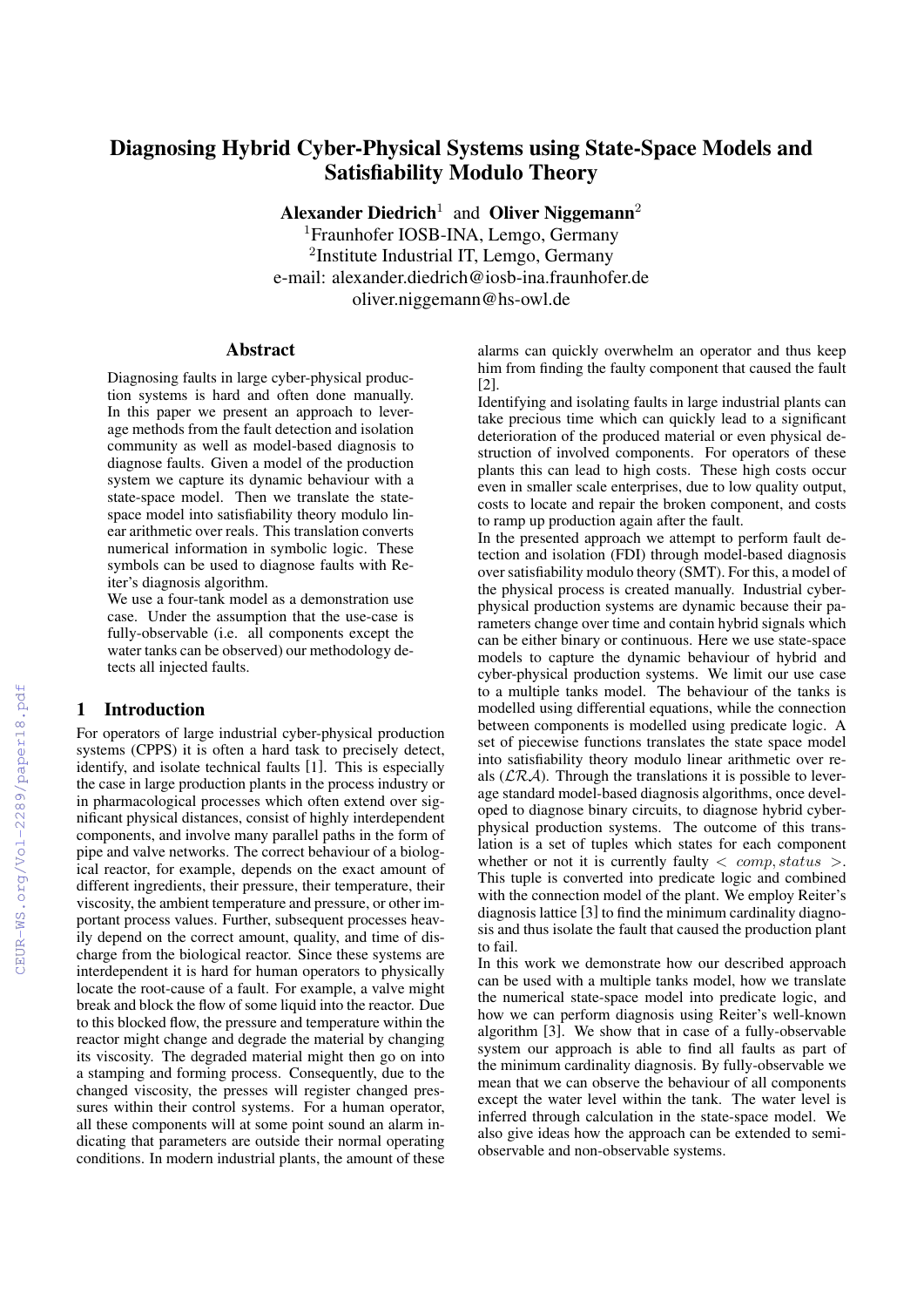This paper makes the following contributions:

- 1. We show how to capture timing behaviour for modelbased diagnosis on the basis of hybrid and dynamic cyber-physical systems.
- 2. We demonstrate how diagnosis methods (i.e. Reiter's algorithm) from the model-based community can be successfully combined with approaches from the fault detection and isolation (FDI) community.
- 3. We show how satisfiability modulo theory can help to perform diagnosis in hybrid and dynamic systems by keeping the amount of computations low.

### 2 Demonstration Use Case

For this work we will use the four tank system depicted in Figure 1 as a running example. The system consists of four



Figure 1: The demonstration use case showing a four-tanks model

water tanks *t*, seven electric valves *p* with integrated flow sensors, an unlimited water source and an unlimited water sink (not shown). Valve  $p_0$  controls water from the unlimited water source, for example the public water mains, into tank  $t_0$ . From there three pipes with an equal diameter lead to valves  $p_1$ ,  $p_2$ , and  $p_3$ . Valve  $p_1$  leads into tank  $t_1$  and valve  $p_2$  leads into tank  $t_2$ . Valve  $p_3$  bypasses both tanks and is directly connected to tank  $t_3$ . Over valves  $p_4$  and  $p_5$ the two tanks can be drained into tank  $t_3$ . Finally, valve  $p_6$ drains tank  $t_3$  into the unlimited water sink, for example a river or a processing facility.

Each tank has two binary sensors which indicate overflow and underflow, respectively. There are no provisions to directly measure the water level. Each valve has a switch which indicates whether or not the valve is enabled. In addition, each valve has an associated flow sensor. For the present system the following assumptions are made:

Assumption 1 (Pipes). *Pipes are invisible to the system, have ideal physical properties and cannot break*

Assumption 2 (Measurement errors). *Measurements from the flow sensors and over- and underflow switches are always perfect without measurement error. If necessary, it is stated when this assumption is relaxed.*

Justification for assumption 1 is that it suffices to simulate faults within the valves and tanks. Modelling the pipes with physical properties would dramatically increase the model size and thus reduce the clarity. Assumption 2 is taken to simplify the used equations. When necessary this assumption is relaxed.

This demonstration use case can be imagined as a preprocessing stage in a larger industrial plant within the process industry. A reliable external water supply is provided by the facilities of the industrial park. The water flows from the supply line into a buffer tank  $t_0$ . From there it can go into one or both or the two intermediate tanks or bypass both tanks to go directly into tank *t*3. The two intermediate tanks can be thought of as a mixing stage (not modelled) where ingredients are added to the water until it reaches the holding tank *t*3. From the holding tank the water flows to subsequent process steps.

The water level in tanks can be described by well-known differential equations. Laubwald [4] provided a comprehensive overview about modelling multiple water-tank systems. A single tank can be described with the differential equation

$$
Q_i(t) - Q_o(t) = A \frac{dh}{dt}
$$
 (1)

which describes the time derivative of the height *h* given the tank area A.  $Q_i$  is the inflow to the tank and  $Q_o$  is the outflow. However, in the real world tanks are subjected to gravity and properties of their materials. Therefore the outflow of a tank is calculated by

$$
Q_o = C_d a \sqrt{2gh} \tag{2}
$$

where  $C_d$  is the discharge coefficient taking into account all fluid characteristics, losses, and irregularities and *g* is the gravitational constant. *a* is the cross sectional area of the orifice within the tank. All tanks have a perfectly circular bottom and a cylindrical shape. Combining equations 1 and 2 one can create

$$
Q_i(t) = C_d a \sqrt{2gh} + A \frac{dh}{dt}
$$
 (3)

and reformulating this to bring  $\frac{dh}{dt}$  on the left-hand side

$$
\frac{dh}{dt} = \frac{1}{A}(Q_i - C_d a \sqrt{2gh})\tag{4}
$$

To calculate a new tank height *h* at time *t*, given the previous height  $h_0$  one can use

$$
h(t) = h_0 + \Delta h \tag{5}
$$

Through substitution into equation 4 this results in

$$
h(t) = h(t-1) + \frac{1}{A}(Q_i(t) - C_d a \sqrt{2gh(t-1)})
$$
 (6)

which describes that, given the discharge coefficient, the gravitation, and the diameter of the orifice it is possible to calculate a new height from a given input with only the knowledge of the previous water level.

These differential equations can be used to create a simulation of the four-tank system depicted in 1. The following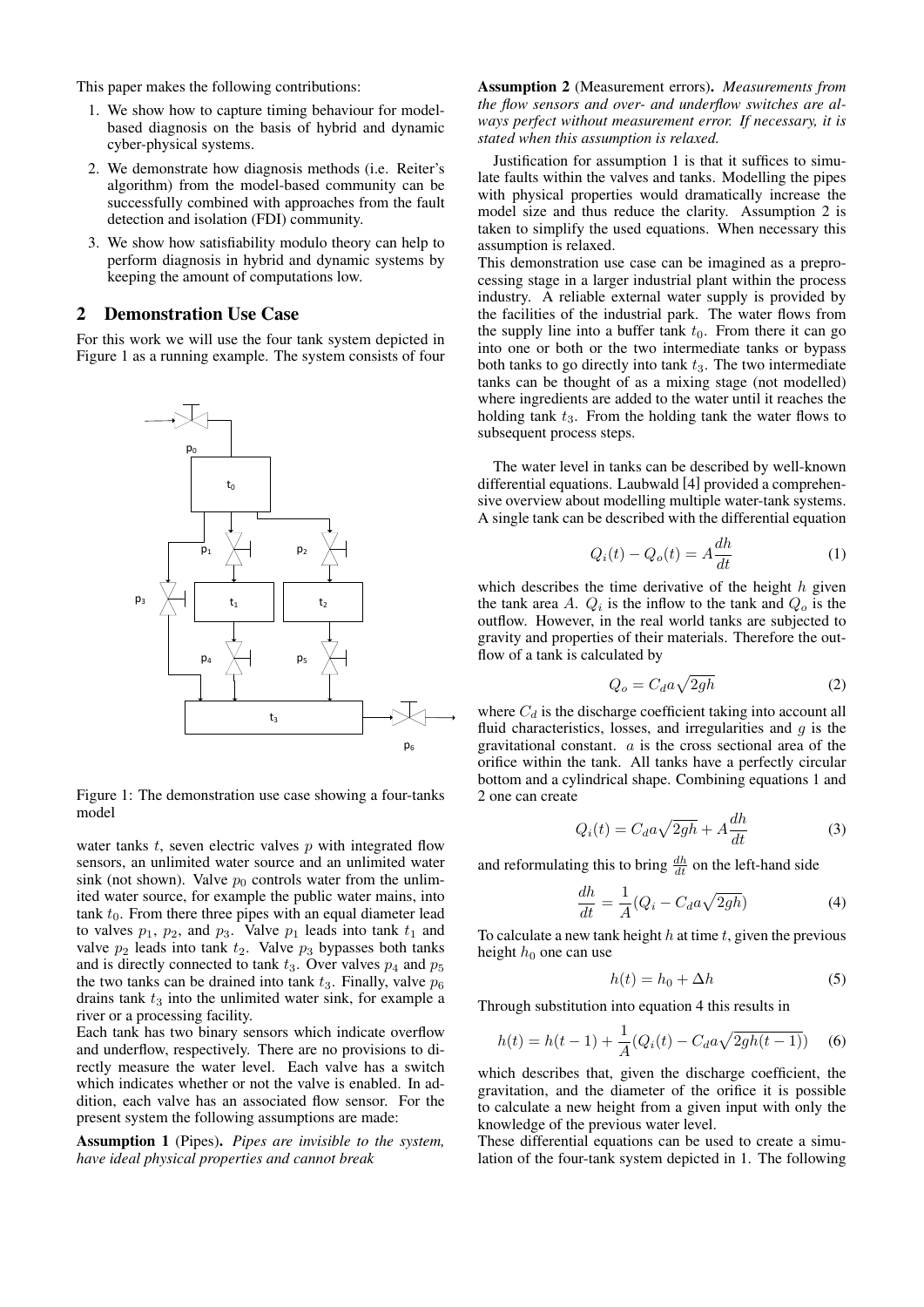| Parameter                     | Element        | Value | Unit           |
|-------------------------------|----------------|-------|----------------|
| Area                          |                |       |                |
| $\boldsymbol{A}$              | $t_{\rm 0}$    | 4.0   | m <sup>2</sup> |
|                               | $t_{1}$        | 2.0   | m <sup>2</sup> |
|                               | $t_2$          | 2.0   | m <sup>2</sup> |
|                               | $t_3$          | 6.0   | m <sup>2</sup> |
| Height                        |                |       |                |
| Н                             | $t_{0}$        | 20.0  | m              |
|                               | $t_1$          | 10.0  | m              |
|                               | $t_2$          | 10.0  | m              |
|                               | $t_3$          | 20.0  | m              |
| Discharge Coefficient         |                |       |                |
| $C_d$                         | $t_{\rm 0}$    | 1.0   | None           |
|                               | $t_1$          | 1.0   | None           |
|                               | $t_2$          | 1.0   | None           |
|                               | $t_3$          | 1.0   | None           |
| Orifice                       |                |       |                |
| $\alpha$                      | $p_0$          | 0.3   | m <sup>2</sup> |
|                               | $p_1$          | 0.1   | m <sup>2</sup> |
|                               | $p_2$          | 0.1   | m <sup>2</sup> |
|                               | $p_3$          | 0.1   | m <sup>2</sup> |
|                               | p <sub>4</sub> | 0.1   | $\mathrm{m}^2$ |
|                               | $p_5$          | 0.1   | m <sup>2</sup> |
|                               | $p_6$          | 0.3   | $\mathrm{m}^2$ |
| <b>Gravitational Constant</b> | g              | 9.81  | $\text{m/s}^2$ |

Table 1: Parameters of the four-tank system for the demonstration use case

parameters were used to run the system simulation: The parameters in table 1 have been chosen to represent a typical industrial use case. At the same time, noise parameters such as the discharge coefficient are kept neutral to further the argument. The parameters area and height for each tank have been chosen such that they are big enough to hold and store some water while the experiments are running. This way occurring errors will also have a longer time to propagate. Further, the orifices for each tank are quite small. This prolongs the time it takes to drain the tanks in case the water supply stop through the occurrence of a fault.

# 3 Related Work

Struss [5] published a paper on the fundamentals of MBD of dynamic systems. In this he described how hybrid systems can be modelled without resorting to a complete simulation of the system under investigation. He proposed to capture the temporal and dynamic behaviour of a hybrid system in a set of modes which model the system. Each mode has distinct state and temporal constraints in addition to so called Continuity, Integration, and Derivatives (CID) constraints that affect all modes. For one mode, all variables have a domain which captures the permissible states (i.e. values) for this variable. Diagnosis is performed by checking whether the set of constraints together with the observations from sensors is consistent. He demonstrates his approach on a car's anti-braking system and claims to find all usually occurring faults.

When dealing with hybrid systems there always exists the problem of discretization. Provan used a composite automaton for this. Struss divides his system into modes by discretizing the underlying sensor values. Lin [6] already showed in 1994 that online and offline diagnosis for discrete event systems (DES) can be realised by using simple Moore

and Mealy automata.

Daigle et al. [7] have adapted a discrete event approach to diagnose continuous systems. They claim that each fault that occurs in a continuous system has a unique fault signature. A fault signature denotes a qualitative effect that a fault occurs in an observation. They also claim that there exists a measurement ordering that describes which sequence measurements deviate until a fault occurs. To capture fault ordering they manually construct a temporal causal graph. Under the assumption that all fault signatures and measurement orderings are known, they employ a diagnoser that traces the states through the temporal causal graph based on measurements. The output of the diagnoser is a fault trace. A second diagnosis algorithm takes this fault trace and determines which components must be faulty to explain this trace. This second diagnosis step is similar to the diagnosis lattice introduced by Reiter.

Grastien et al. [8] have developed an approach to extend Reiter's diagnosis algorithms which was described for binary circuits to include discrete event systems and hybrid systems. Their approach is similar to Daigle et al, Struss, and Provan in that they transform the continuous parts of a model into qualitative states. Following this, their preferredfirst algorithm goes through Reiter's diagnosis lattice and computes valid hypothesis with the goal of finding a minimum cardinality diagnosis. An improvement over previous work is that they implement their hypotheses tests with a SAT solver.

Roychoudhury et al. [9] [10] have shown how to use hybrid bond graphs (HBG) to diagnose hybrid systems. HBGs abstractly model the system by describing causal, continuous relationships between components. In Daigle et al. [7] they have shown how to employ the developed HBGs to diagnose a spacecraft power distribution system. Prakash et al. [11] have used an extended framework with HBGs to make improvements in diagnosing two-tank systems.

Grastien [12] used SMT for the diagnosis of hybrid systems. He discretizes values in a hybrid system into a set of distinct states. Each observation  $\langle \tau, A \rangle$  is understood as a behaviour  $A$  at time  $\tau$ , where  $A$  is a partial assignment of the variables in a state. Measurement errors are included by including constraints which state that the observed voltage must be between two tolerance thresholds. Each variable is augmented with an indicator stating at which time-step the variable expression is valid.

Fraenzle et al. [13] have augmented SMT with stochastic in order to analyse stochastic hybrid systems. By using bounded-model checking together with probabilistic hybrid automata, piecewise deterministic Markov processes, and stochastic differential equations they are able to create an analysis system without the need to formulate intermediate finite-state abstractions as the methods mentioned above do. In another work Khorasgani and Biswas [14] describe a hybrid system model through hybrid minimal structurally overdetermined sets (HMSOs). These are sets of differential equations and (in-) equations which model the behaviour of a hybrid system. Their FDI algorithm works as follows: The algorithm detects the current system mode and generates an appropriate model. From this it generates a minimal set of HMSOs for this mode. The residuals are computed for each HMSO and can then be combined with fault signature to perform diagnosis.

In contrast to Struss, Provan, and Lin we do not use au-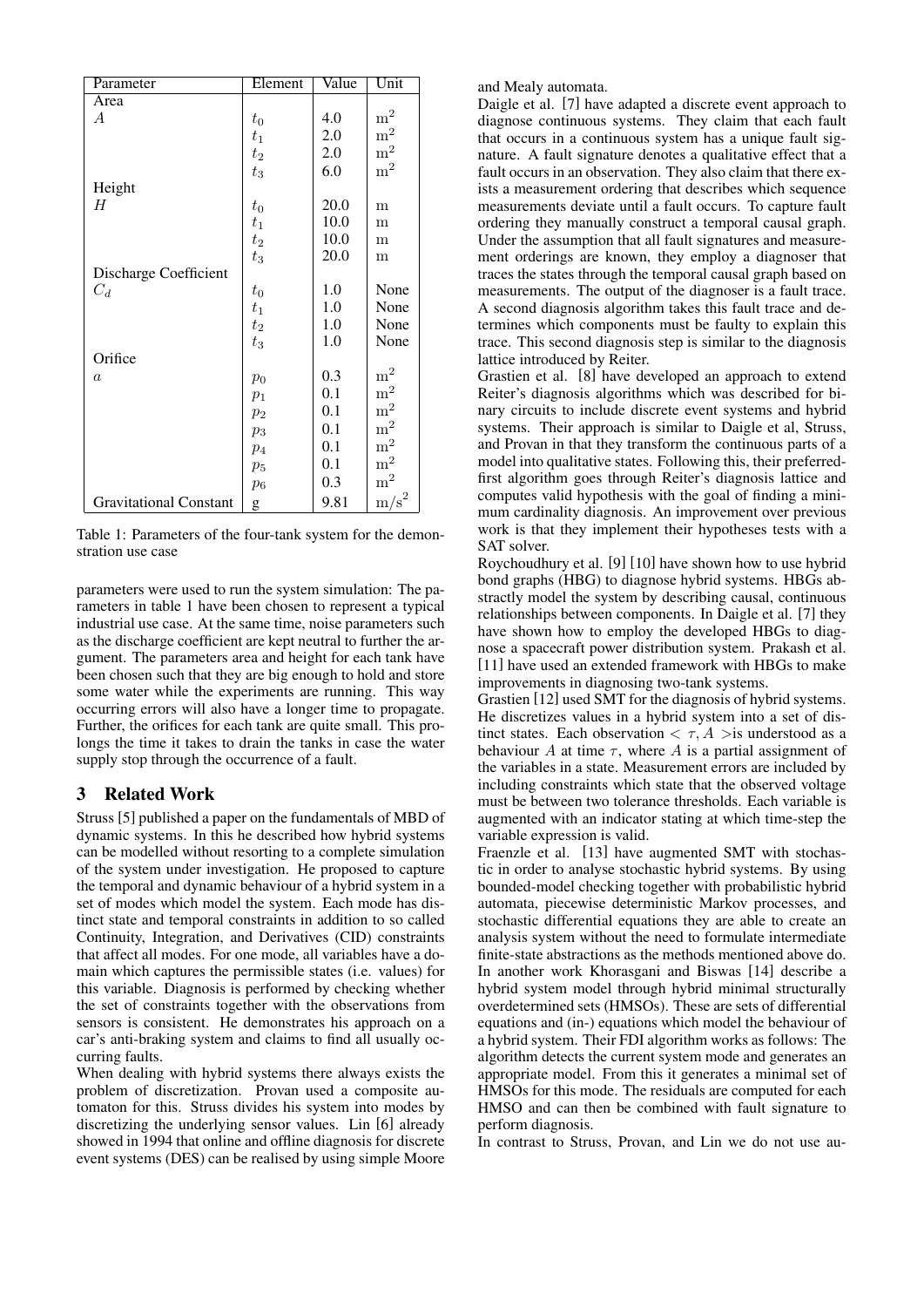tomatons and mode estimation to partition the system into different states. Instead, we only sample the system at some suitable interval and use the obtained information directly to model the states in the state-space representation. Unlike to space-craft in the case of Daigle in industrial systems fault signatures and measurement orderings are unknown, which requires us to pursue a more uninformed approach. Our approach can be more seen as an alternative to hybrid bond graphs used by Roychoudhury et al., while they are at the same time an extension to the work of Grastien and Khorasgani and Biswas. In comparison to Grastien we do not singly use satisfiability modulo theory, but instead capture system behaviour in a state-space representation. We expect this to reduce the required computational effort. We also make use of (in-) equations and differential equations as were used by Khorasgani and Biswas, but augment these with the diagnostic reasoning of traditional model-based diagnosis. Compared to Fraenzle, we do not make use of stochastic SMT at this point to keep the system more explainable for users.

# 4 Modelling a Hybrid System

This section first shows the requirements for developing and evaluating a FDI method for hybrid, cyber-physical systems. Then it shows the concept to realise these requirements. The developed approach makes use of MBD by modelling the hybrid system with a state-space representation. This model is augmented with an observer, which determines boolean residuals. These residuals indicate whether or not a component is faulty. The information about which components indicate faults are merged with sensor observations and make up the diagnostic part of the approach. Diagnosis is done through Reiter's diagnosis lattice.

The formal form of a state-space representation is:

$$
x(t+1) = (A + \Delta A)x(t) + (B + \Delta B)u(t) +
$$
  
\n
$$
B_d d_k(t) + Baf_a(t) + B_c f_c(t)
$$
  
\n
$$
y(t) = (C + \Delta C)x(t) + D_s f_s(k) + D_\omega \omega(k)
$$
\n(7)

 $x(t)$  is the systems's state,  $u(t)$  the control input,  $y(t)$ the observed output,  $f_a(t)$  the unexpected actuator fault,  $f_c(t)$  a component fault,  $f_s(t)$  a sensor fault  $d_k(t)$ a process disturbance, and  $\omega(t)$  measurement noises.  $A, B, C, B_d, B_a, B_c, D, s, D_\omega$  are known parameter matrices and ∆*A,* ∆*B,* ∆*C* modelling parameter errors.

For observer-based methods and to calculate residuals these equations can reformulated to:

$$
\begin{aligned}\n\hat{x}(t+1) &= A\hat{x}(t) + Bu(t) + Kr(t) \\
r(t) &= y(t) - \hat{y}(t) \\
\hat{y}(t) &= C\hat{x}(t)\n\end{aligned} \tag{8}
$$

Here,  $\hat{x}(t)$  and  $\hat{y}(t)$  are estimates of the state and output values.  $r(t)$  is the calculated residual signal, and *K* is a gain factor.

According to assumption 2 we can safely neglect the factors the  $\Delta$  and  $\omega$  terms in equation 7. Further, in this approach we will only model component faults. Therefore, we can remove  $f_a(t)$ ,  $f_s(t)$ , and through assuming that there are no disturbances within the process we can also remove  $d_k(t)$ . This leaves only the system's observable input, observable output, state, and component fault in equation 7. Through these simplifications equation 7 becomes closer to equation 8. To perform model-based diagnosis according to the principles proposed by Reiter [3] it is necessary to separate the diagnostics part from the state propagation. Therefore, we will not calculate classical residuals as in equation 8 and can further remove the gain factor and residuals *Kr*(*t*).

For this work the state-space model needs to be described more abstractly. First the top-level information flow is described. This shows how the state is propagated within the system. Here, the model is general enough to be extended and adapted to many use cases. After that the state-space model is described on the demonstration use case introduced in section 2. In a third step the diagnosis part is described which fusions the calculation of binary residuals with an expression in predicate and SMT logic. The state is propagated through

$$
\mathbf{x}(t+1) = f(\mathbf{x}(t), \mathbf{u}(t))
$$
  
\n
$$
\mathbf{y}(t) = g(\mathbf{x}(t), \mathbf{u}(t), \tau)
$$
\n(9)

where  $\mathbf{x}(t+1)$  is a vector of the state in the next time step,  $\mathbf{x}(t)$  is the current state vector,  $\mathbf{u}(t)$  is the observable input vector,  $y(t)$  is the observable output vector, and  $\tau$  is a vector of threshold values.

According to the demonstration use case the water level cannot be measured directly. Therefore, each tank's water level needs to be calculated through its inflow and outflow. The inflow and outflow can be measured through the associated valves in each in- and outflow pipe. Since each tank has sensors to indicate under- and overflow, these are used for the target (output). For the state, input, and output vectors we thus have:

$$
\mathbf{x} = \begin{bmatrix} h_0 \\ h_1 \\ h_2 \\ h_3 \end{bmatrix} \mathbf{u} = \begin{bmatrix} flow_0 \\ flow_1 \\ \vdots \\ flow_6 \end{bmatrix} \mathbf{y} = \begin{bmatrix} overflow_0 \\ \vdots \\ overflow_3 \\ underflow_0 \\ \vdots \\ underflow_3 \end{bmatrix}
$$

The function  $f(\mathbf{x}, \mathbf{u})$  models the current state and its current input and from this computes the next state. Therefore we can write:

$$
f(\mathbf{x}(t), \mathbf{u}(t)) = A\Delta(\mathbf{x}, \mathbf{u}, t) + B\mathbf{u}(t)
$$
 (10)

with the connection matrices being

$$
\mathcal{A} = \begin{bmatrix} 1 & 0 & 0 & 0 \\ 0 & 1 & 0 & 0 \\ 0 & 0 & 1 & 0 \\ 0 & 0 & 0 & 1 \end{bmatrix}
$$

and

$$
\mathcal{B} = \begin{bmatrix} 1 & -1 & -1 & -1 & 0 & 0 & 0 \\ 0 & 1 & 0 & 0 & -1 & 0 & 0 \\ 0 & 0 & 1 & 0 & 0 & -1 & 0 \\ 0 & 0 & 0 & 1 & 1 & 1 & -1 \end{bmatrix}
$$

*A* shows that each current state only influences the exact next state. For the demonstration use case this means each differential equation which models a tank will only affect the state of this single tank. Matrix  $\beta$  shows the connections between the system's components, which in this case are the pipes between the tanks. The first row describes how the system's primary input is connected as an input (indicated by the number 1 in the first column) to tank 1. The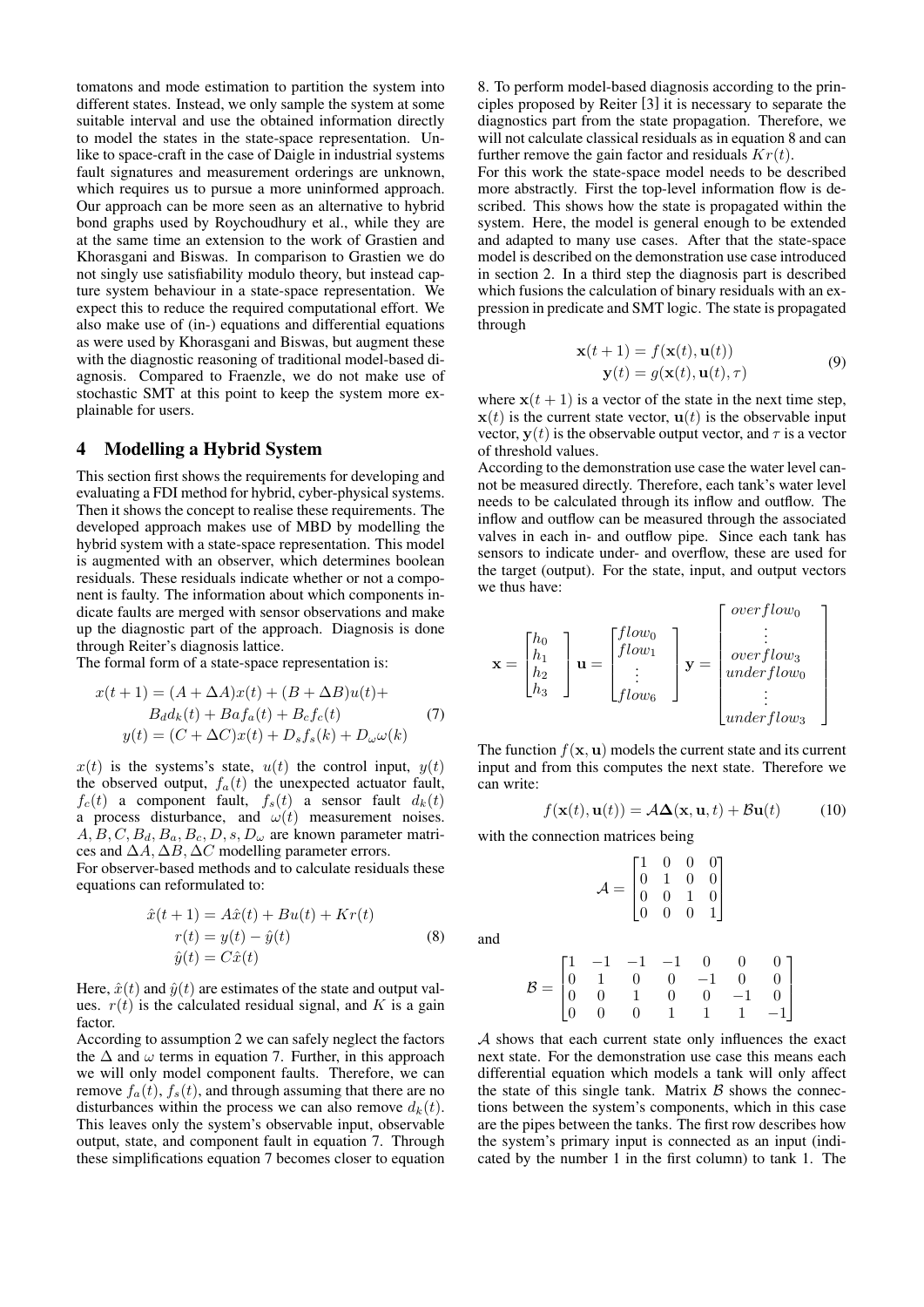three values of *−*1 in the first row show there are three pipes that are used as the output of tank 1.

To model the water level in each tank it is possible to use differential equations. Each differential equation has the form introduced in section 2:

$$
h(t) = h(t-1) + \frac{1}{A} (Q_i(t) - C_d a \sqrt{2gh(t-1)}) \quad (11)
$$

Using the parameters from the state-space system this is written as

$$
x(t+1) = \frac{1}{A}(u(t) - C_d a \sqrt{2gx(t)})
$$
 (12)

A vector  $\Delta(\mathbf{x}, \mathbf{u}, t)$  can be created with the right-hand side of these equations:

$$
\mathbf{\Delta}(\mathbf{x}, \mathbf{u}, t) = \begin{bmatrix} x_0(t+1) = \frac{1}{A_0}(u_0(t) - C_{d,0}a_0\sqrt{2gx_0(t)})\\ x_1(t+1) = \frac{1}{A_1}(u_1(t) - C_{d,1}a_1\sqrt{2gx_1(t)})\\ x_2(t+1) = \frac{1}{A_2}(u_2(t) - C_{d,2}a_2\sqrt{2gx_2(t)})\\ x_3(t+1) = \frac{1}{A_3}(u_3(t) - C_{d,3}a_3\sqrt{2gx_3(t)}) \end{bmatrix}
$$

With this model it is possible to propagate the state of the system as it evolves through time. Differential equations calculate the water level in the tank for the next state, given the current water level and the inflow obtained by reading the valve flow sensors. However, given this information a control system cannot yet determine the full behaviour of the system. For this, the output vector  $y(t) =$  $q(\mathbf{x}(t), \mathbf{u}(t), \tau)$  needs to be calculated.

$$
g(\mathbf{x}(t), \mathbf{u}(t), \tau) = C \begin{bmatrix} o(h_0, \tau_0^o) \\ \vdots \\ o(h_3, \tau_3^o) \\ l(h_0, \tau_0^l) \\ \vdots \\ l(h_3, \tau_3^l) \end{bmatrix}
$$
(13)

and

$$
\mathcal{C} = \begin{bmatrix} 1 & 0 & 0 & 0 & 0 & 0 & 0 & 0 \\ 0 & 1 & 0 & 0 & 0 & 0 & 0 & 0 \\ 0 & 0 & 1 & 0 & 0 & 0 & 0 & 0 \\ 0 & 0 & 0 & 1 & 0 & 0 & 0 & 0 \\ 0 & 0 & 0 & 0 & 1 & 0 & 0 & 0 \\ 0 & 0 & 0 & 0 & 0 & 1 & 0 & 0 \\ 0 & 0 & 0 & 0 & 0 & 0 & 1 & 0 \\ 0 & 0 & 0 & 0 & 0 & 0 & 0 & 1 \end{bmatrix}
$$

*τ* is a vector of threshold values which indicate at what height the tank is overfull or underfull. For notation we use  $\tau_i^o$  to denote the threshold for the upper limit of tank *i* and  $\tau_i^l$  to denote the lower limit of tank *i*. The diagonal matrix *C* maps the results of the functions  $o(h, \tau)$  and  $l(h, \tau)$  into the output vector *y*. The function  $o(h, \tau)$  indicates when the water level within the tank has approached the upper limit. This is calculated by

$$
o(h_i, \tau_i^o) = \begin{cases} 0 & \text{if } h_i \le \tau_i^o \\ 1 & \text{else} \end{cases}
$$
 (14)

Likewise, the lower limit of the water level can be calculated

$$
l(h_i, \tau_i^l) = \begin{cases} 0 & \text{if } h_i \ge \tau_i^l \\ 1 & \text{else} \end{cases}
$$
 (15)

To diagnose faults within the described state-space system it is necessary to obtain health information about single components. In the presented demonstration use case two fault models for tanks and valves exist, respectively. Tanks fail, when the water level within the tank reaches either the upper limit (overflow) or the lower limit (underflow). Pumps fail when the measured flow deviates more than a certain amount from the expected flow.

Classical MBD uses observations(OBS), a system description(SD), and a component description(COMPS) for describing a system. After having described the actual behaviour of the hybrid system with state-space equations, it is now important to translate this into diagnostic information. OBS are given by the input vector  $u(t)$ . The component behaviour COMPS is described by the differential equations in the case of tanks and by assuming no further properties for the valves, resulting in  $input(value_i) = output(value_i)$ . SD is given in two parts. For normal operation this is the incidence matrix *B*, a predicate logic description of the inputs and outputs of the system, and a fault model. For the given demonstration use case it suffices to specify a weak-fault model (WFM). A WFM to model the fault modes of the tanks can be specified as

$$
\sigma_{T,i}: H_{T,i} \to \neg o(i) \land \neg l(i) \tag{16}
$$

For valves the statement is specified as

$$
\sigma_{P,i}: H_{P,i} \to (flow_i^l \le flow_i) \land (flow_i^u \ge flow_i) \tag{17}
$$

In this case the health variables *H* do not describe a probability for the component being faulty, but are instead binary. The terms  $\sigma_{t,i}$  and  $\sigma_{p,i}$  can be written as a vector

$$
\mathbf{C} = [\sigma_{T,0} \quad \dots \quad \sigma_{T,3} \quad \sigma_{P,0} \quad \dots \quad \sigma_{P,6}]^T
$$

If C is semantically interpreted through an SMT solver  $C' =$  $I(\mathcal{C})$ , we obtain the diagnosis vector

$$
\mathbf{C}' = \begin{bmatrix} c_0 & c_1 & \dots & c_{10} \end{bmatrix}^T
$$

with *c<sup>i</sup> ∈ {⊤, ⊥}*. This vector shows for each component whether it is faulty or not, given the current observations from the sensors.

The numerical information for the statements  $\sigma_{T,i}$  and  $\sigma_{P,i}$ is obtained from the state space model. Within the statements the state vector  $\mathbf{x}(t)$  represents the water level  $h_i$  and the input vector  $\mathbf{u}(t)$  represents the flow values  $flow_i$ . By interpreting the statements it is possible to translate the subsymbolic, numerical data within the state-space model into symbolic information used for diagnosis through the vector **C***′*

Equation 9 shows the propagations of the state vector through time. For each new time step the statements 16 and 17 have to be reformulated. To capture this time-related behaviour we adopt the notation of Grastien [12] and state that *varname*@*t* stands for the variable *varname* at time *t*, where  $t \in \mathbb{N}^0$ . From this, we can state the value for each variable at each observed time step. When the observations are only carried out while the system is in normal operation it is possible to create a logical representation of all observations so far:

$$
\bigwedge_t \sigma_{T,i} @t \cup \bigwedge_t \sigma_{P,i} @t
$$

which describes the logical conjunction of all  $\sigma_{T,i}$  and  $\sigma_{P,i}$ over all time steps. Adding the statements in each time step to the knowledge base as described by Grastien will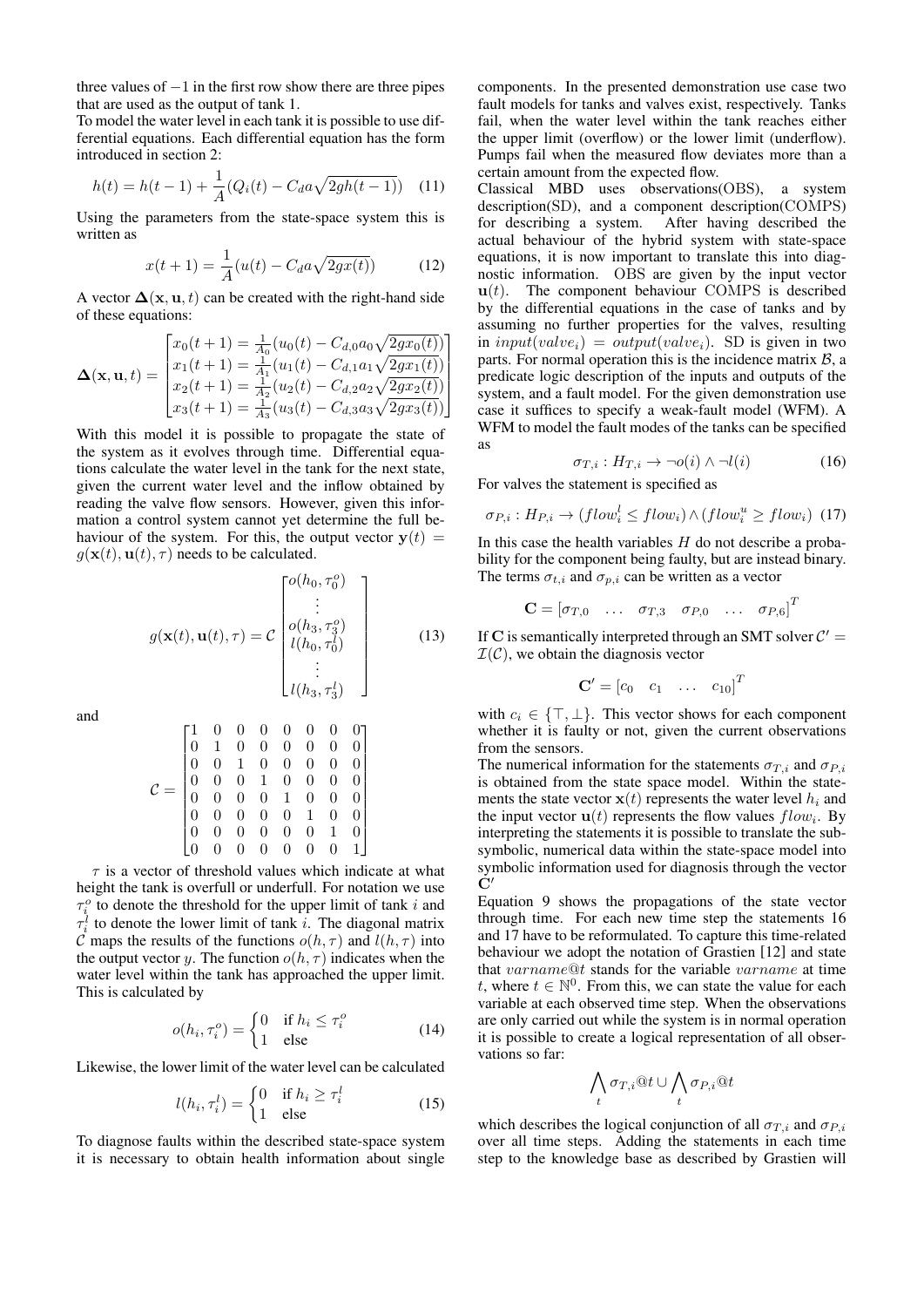increase the required space linearly and still take exponential time to check the consistency. Especially in large industrial plants where observations run for months with individual observations being performed at second intervals, a linearly growing knowledge base is infeasible. For example, when observing 200 signals with a sampling rate of one second a knowledge base would grow by 17,280,000 data points per day. Therefore, in this work we will focus only on the observations in the current time step. This keeps the knowledge base size constant and adds no additional computational complexity. More observations can bring a higher precision in locating a fault. In this case, the number of observations can be increased by some constant factor, taking for example always the last three observations into account. A hybrid system can be represented through a directedacyclic graph (DAG) showing the connections and causal relationships between components. Depending on the location of the component within the graph a fault in one component may cause several other components to fail as well. In the demonstration use case, for example, if valve  $p_0$  fails, all the other valves and the tanks will also exhibit anomalous behaviour. The goal in diagnosis is therefore to find the smallest amount of components which would explain a fault. This search for minimum cardinality diagnoses can be done with Reiter's diagnosis lattice. First, a power set  $P = \mathbb{P}(\text{COMPS})$  is constructed. This contains all sets of sets of components. From this the diagnosis lattice can be created. On the bottom is the empty set which denotes no faulty components. In the row above are all sets that contain exactly one component. In the row above that are sets that contain exactly two components and so forth. Each observation of the sensors within the system leads to a recomputation of the set of possible faulty components *C ′* . By computing the hitting sets of all these observations it is possible to close in on the faulty components. In the diagnosis lattice this is done by searching the lattice bottom-up and refuting all branches which include a component that can be proven to be healthy through observations. Once the lattice has been searched the solutions with the minimum number of components are the minimum cardinality diagnoses *ω ′* .

Once the diagnosis framework has been set up three possible usages can be identified: fully-observable, semi-observable, and non-observable. In the first type of usage the diagnoser can observe every property of the physical system, except the water level described by the state vector  $\mathbf{x}(t)$ . In the second type of usage, only a subset of sensors are accessible to the diagnoser. Thus, some values need to be approximated. In the third type of usage only the primary inputs and primary outputs can be observed, while all other values need to be inferred. The following three sub-sections describe these types of usage in detail.

### 5 Observability

In this paper we will focus on diagnosis of fully-observable systems. This simplifying use case makes it easier to describe the methods, while the extension to semi-observable systems, and non-observable systems is reserved for future work. However, this section gives some ideas on how to extend the developed methodology to include semi- and nonobservable systems.

#### Fully-observable system

In full-observable systems we assume that each component can be observed. For the demonstration use case this means

that we can measure the water flow through each valve at each point in time. This is also a realistic assumption for many smaller scale application and most demonstration plants which are built with observability in mind. Older and more complex industrial plants, however, contain more often component whose parameters can not be observed.

#### Semi-observable system

In the case that the system is semi-observable, not all components' behaviour can be observed with sensors. This is the case in most real-world industrial plants where its either too expensive to add sensors for every machine parameter or it is infeasible due to physical constraints or historical reasons. A diagnostic system which cannot observe every parameter has to work with partial information. If necessary the missing values need to be estimated. In the case boolean circuits this can be done straightforward. For every component in a boolean circuit the behaviour model is known. Further, the system description SD is known. If only parts of the components can be observed a diagnostic reasoning system can infer the missing values.

In hybrid, physical systems inferring values is more difficult. Some real-world components may behave nonlinearly, stochastically, or very unpredictable. Further, signal propagation may not be instantaneous as in boolean circuits, but a change in one parameter may only be noticeable some time later. This is the case, for example, in bioreactors. If the temperature in a reactor changes, the substance may only exhibit a change in an observable property some time later.

In the demonstration use case the tanks are modelled through differential equations and the valves have the throughput that is maximally allowed by the outflow of a tank. Thus, even if not all sensors can be observed it is still possible to infer missing values.

#### Non-observable system

In non-observable systems only the primary inputs and outputs are observable. A diagnostic system needs to measure the primary input signals, the primary output signals and combine these with the model SD and COMPS of the hybrid system. To perform diagnosis, every intermediate value must be assumed by propagating the primary input values through the system. This approach is the most computing intensive, since assumable values need to be computed in sequence. Diagnosis is performed by comparing the expected primary output values with the observed primary output values and then going through the circuit back-to-front to find diagnosis candidates.

### 6 Experiments

To show that the developed diagnostic methodology works as intended 16 experiments with the simulation of the demonstration use case were carried out. These are divided into two sets. In the first set the primary input to the demonstration use case was a constant stream of water. We expect in this case that during normal operation the water level in the tanks will reach a constant height and remain there until a fault occurs. In the second set of experiments the primary input was changed to a sinusoidal water stream. For this we used the function

$$
in(t) = \begin{cases} O + \alpha \sin(2t) & \text{if } t \le T\pi \\ 0 & \text{else} \end{cases}
$$
 (18)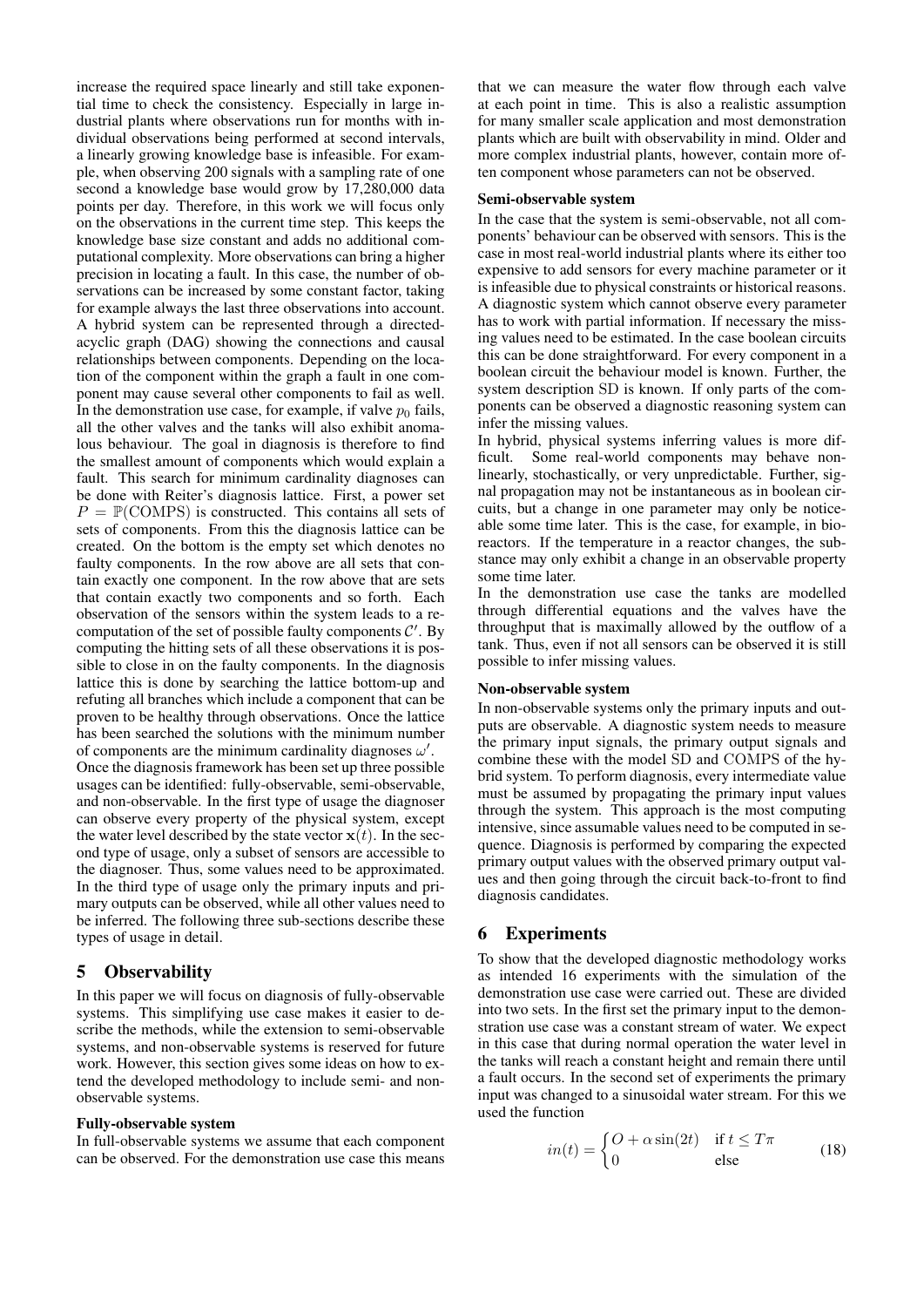Equation 18 shows the form of the sinusoidal wave with period *T*. We use an offset *C* to ensure a constant basic input stream into tank 1. The gain factor *A* adjusts the period such that we achieve variability within the tank water levels, but without triggering and under- or overflow. Further, we use a piecewise function to cut off the negative half-wave of the sinusoidal input wave for convenience and ease of interpretation.

For both sets of experiments the normal operating condition, five cases of single-faults, and two cases of double-faults were simulated. For each experiment 300 time steps were carried out, with the respective faults being injected at time step 100 and being removed at time step 200.

We split the developed method into two parts. Part one is the quantitative simulation of the demonstration use case described in section 2. Part two is the diagnosis algorithm consisting of the state-space model, the SMT logic, and the diagnosis lattice. Both parts have been written in Python 3.4.5. The quantitative simulation provides the user with functionalities to inject faults and generate normal process data. The location and number faults can be specified as well as the type of input (for example, if the water inflow is constant or sinusoidal). The output of the simulation is a .csv file which contains all process data as well as the diagnostic information. This method was chosen to be close to real industrial use cases.

SD is modelled through predicate logic. In the fullyobservable case for the demonstration use case it suffices to explicitly model the connections between components, inputs, and outputs. Therefore, only three functions are used for the predicate logic: The function *component*(*c*) with arity 1, and the function  $input(i, c)$  and  $output(o, c)$  with arity 2. These model the names of components in the system and the number and names of their inputs and outputs. In addition the relation *connects*( $c_i$ ,  $c_j$ ) specifies which input is connected to which output. For the present use case the constants *source* and *sink* are used to denote primary inputs and primary outputs, respectively. With this logic it is possible to describe the connections between components in the form:

$$
component(t0)\land
$$
  
\n...  
\n
$$
component(p6)\land
$$
  
\n
$$
input(t0.i0, t0)
$$
  
\n...  
\n
$$
output(p6.o0, p6)\land
$$
  
\n
$$
connects(source, p0.i0)
$$
  
\n...  
\n
$$
connects(t3.o0, p6.i0)
$$
  
\n
$$
connects(p6.o0, sink)
$$

# 7 Results

Table 2 shows the experiments for constant and sinusoidal input streams, the injected fault and whether or not the fault was detected. An *x* in the column *detected* denotes that the injected fault was among the result set of the diagnosis algorithm. This means the algorithm is complete. An *x <sup>∗</sup>* denotes that only the injected fault was detected, which corresponds to soundness of the algorithm. It must be noted here, however, that finding only the injected faults depends heavily on the granularity of the underlying data source. For example,

|       | Constant   |                  | Sinusoidal |                  |
|-------|------------|------------------|------------|------------------|
| Index | # Faults   | Detected         | # Faults   | Detected         |
|       | $p_0$      | $x^*$            | $p_0$      | $x^*$            |
|       | $p_3$      | $X^*$            | $p_3$      | $x^*$            |
|       | $p_5$      | $x^*$            | $p_5$      | $\bar{x}^*$      |
| 3     | $p_6$      | $x^*$            | $p_6$      | $\overline{x}^*$ |
|       | $p_1, p_3$ | $x^*$            | $p_1, p_3$ | $x^*$            |
|       | $p_4, p_5$ | $\overline{x}^*$ | $p_4, p_5$ | $\overline{x}^*$ |

Table 2: Recognized faults for experiments with constant input stream or sinosoidal input stream at time-step 100

|       | Constant   |          | Sinusoidal |          |
|-------|------------|----------|------------|----------|
| Index | # Faults   | Detected | # Faults   | Detected |
|       | $p_0$      | x(11)    | $p_0$      | x(11)    |
|       | $p_3$      | x(3)     | $p_3$      | x(3)     |
| 2     | $p_5$      | x(3)     | $p_5$      | x(3)     |
|       | $p_6$      | x(3)     | $p_6$      | x(3)     |
|       | $p_1, p_3$ | x(5)     | $p_1, p_3$ | x(7)     |
|       | $p_4, p_5$ | (6)      | $p_4, p_5$ |          |

Table 3: Recognized faults for experiments with constant input stream or sinosoidal input stream at time-step 199

if valve 5 stops working its flow would almost immediately go to 0. The sampling frequency is high enough to detect this decrease in the flow rate early enough that the water level in the tanks is not yet significantly affected. However, in large industrial plants sampling rates are often far lower. A faulty component might then only be recognised once its effects have propagated into other observations from other components. Further, in the semi- and non-observable cases not every status of every component is known. In this case, too, the set of possible faulty components will grow in size. As the criterion in table 2 we evaluated the output of the diagnosis algorithm in the time step 101 which was directly after the fault had been injected. It is evident that due to the SMT logic statement in equation 17 every unexpected change in the throughput of a valve would be immediately detected.

However, table 3 shows the results when the output of the diagnosis algorithm was evaluated directly before removing a fault at time-step 199. The number in brackets denotes the size of the minimum-cardinality set, while *x* still denotes whether or not the fault was within the result set. As was the case in table 2, all faults were detected, though the results set also contained components which were not faulty.

Figure 2 shows the development of the water level in tank 3 for the experiment with a constant water input and the fault being injected at valve  $p_5$ . In this case, the flow from tank 2 into tank 3 is blocked. In the figure the grey line represents normal working behaviour and the black line abnormal working behaviour. The shaded area indicates the time during which  $p_5$  is simulated to be faulty. From timestep 0 until 100 it is evident that the water level in tank 3 is the same in both conditions. The tank was initialised with a water level of 7m, which first drains as not enough water is flowing into the tank. Then, once tanks 0, 1, and 2 have reached their normal operating conditions tank 3 stabilises. Once the fault is injected the water level in tank 3 becomes unsteady. This results from the implementation of the model which only models tank levels until they reach their upper limit. Thus, with  $p<sub>5</sub>$  being disabled tank 2 begins to over-